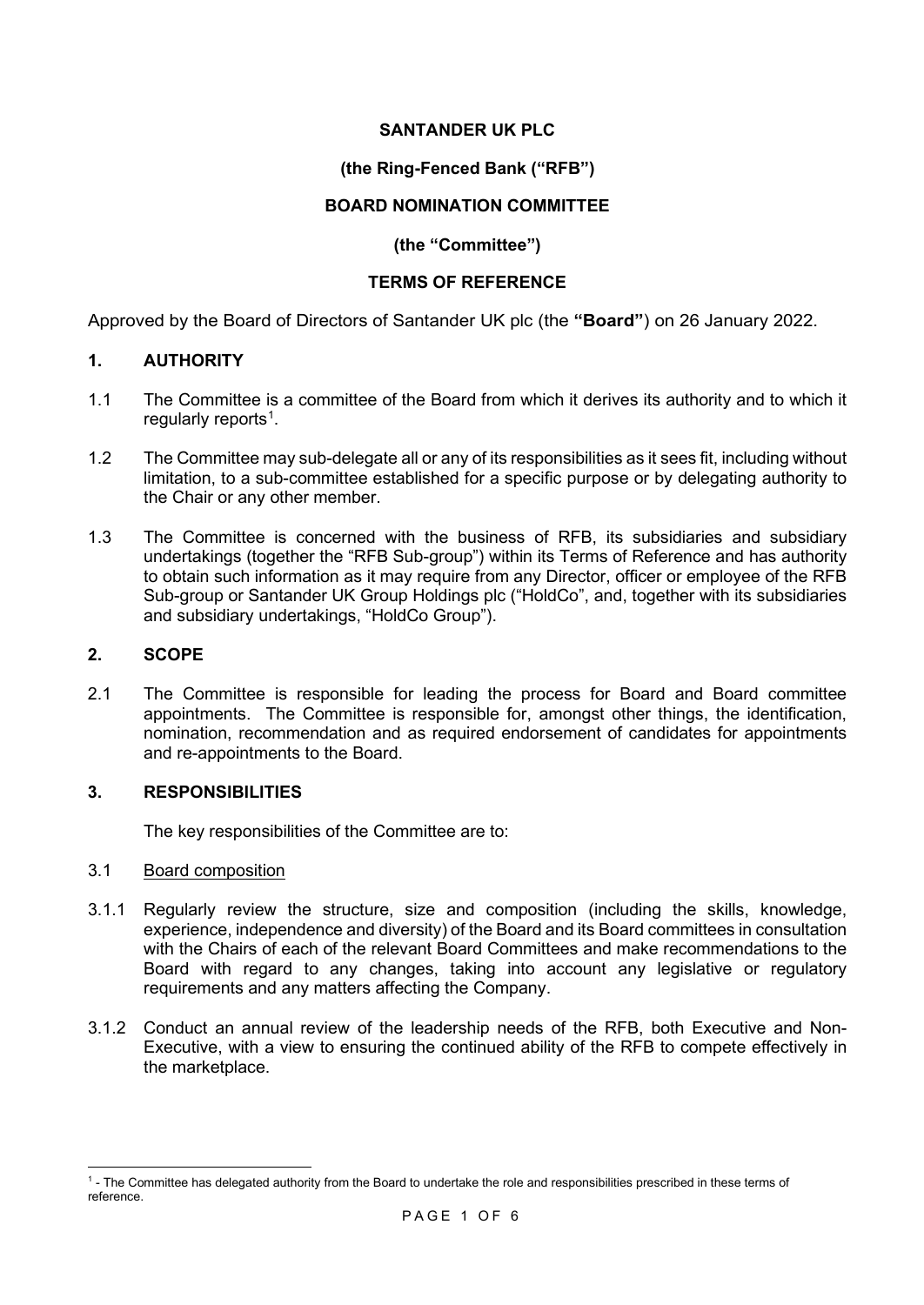3.1.3 Regularly review the policy for Selection, Suitability and Succession of Directors and the Succession Policy for Promontorio, Faro and other critical positions, making any recommendations to the Board, as necessary.

### 3.2 Succession planning

- 3.2.1 Give full consideration to succession planning for Directors and other senior executives in the course of its work, taking into account the challenges and opportunities facing the RFB and the RFB Sub-group as a whole, including all its businesses and subsidiaries, and the skills, expertise, independence and diversity needed on the Board in the future the length of service of the Board as a whole, the need for its membership to be regularly refreshed or to ensure compliance with prospective legislation or regulation.
- 3.2.2 Satisfy itself that plans are in place for orderly succession for appointments to the Board and senior management.
- 3.2.3 Oversee the development of a diverse pipeline for succession, having regard to diversity of gender, social and ethnic backgrounds, cognitive and personal strengths.

### 3.3 New appointments

- 3.3.1 Be responsible for identifying and nominating, for the approval by the Board, candidates to fill Board vacancies as and when they arise, considering any regulatory requirements including ring-fencing.
- 3.3.2 Prior to any appointment to the Board, evaluate the balance of skills, knowledge, experience and diversity on the Board and, in the light of this evaluation, prepare a description of the role and capabilities required for a particular appointment. In identifying suitable candidates, the Committee shall:
	- 3.3.2.1 At its discretion, use open advertising or the services of external advisers to facilitate the search.
	- 3.3.2.2 Consider candidates from a wide range of backgrounds; and
	- 3.3.3.3 Consider candidates on merit and against objective criteria and with due regard for the benefits of diversity on the Board, including gender and ethnicity, taking care that appointees have enough time available to devote to the position.
- 3.3.3 For the appointment of a Chair or Non-Executive Director, the Committee should prepare a job specification, including the time commitment expected. A proposed Chair or Non-Executive Director's other significant commitments should be disclosed to the Board before appointment and any changes to those commitments should be reported to the Board as they arise.
- 3.3.4 Ensure that, on appointment to the Board, Non-Executive Directors receive a formal letter of appointment setting out clearly what is expected of them in terms of time commitment, Committee service and involvement outside Board meetings.
- 3.3.5 Keep under review the number of external appointments held by each Director, ensuring compliance with legislation, ensuring that any new additional external appointments are approved in advance by the Board before being accepted.
- 3.3.6 Where necessary for the purpose of meeting Banco Santander, S.A. Group's requirements, nominate for the approval by the Board, candidates proposed by RFB and considered suitable to fill key senior management control function positions (as listed in the Subsidiary Governance Model and Guidelines for Subsidiaries ("GSGM")).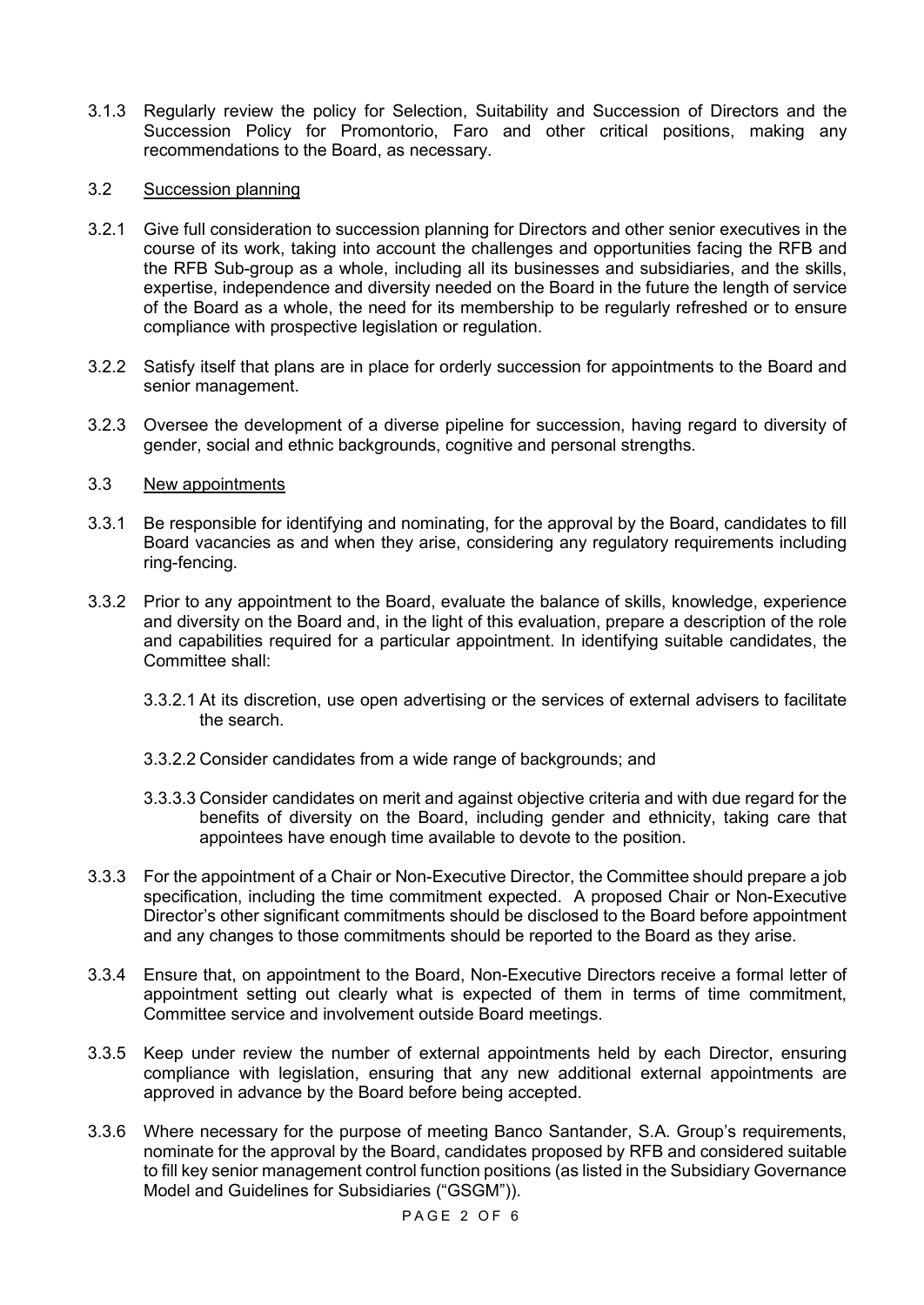3.3.7 Where necessary for the purpose of meeting Banco Santander, S.A. Group's requirements, approve candidates assessed as suitable and proposed by RFB to fill senior management roles in support functions (as listed in the GSGM).

### 3.4 Board Effectiveness

- 3.4.1 Oversee the evaluation of the performance of the effectiveness of the Board and Board committees (including the performance of individual Directors), recommending actions to address any findings and oversee the implementation of any resulting action plans.
- 3.4.2 Review annually the time commitment required from Non-Executive Directors including the Chair, Senior Independent Director and Senior Ring-fencing Director. Performance evaluation should be used to assess whether the Non-Executive Directors are devoting enough time to the fulfilment of their duties.

### 3.5 Directors

- 3.5 The Committee shall also make recommendations to the Board concerning:
	- 3.5.1 Membership of the Board committees in consultation with the chairpersons of those committees.
	- 3.5.2 The annual re-election of Directors (and their specific role) at the shareholders general meeting having given due regard to their performance and ability to continue to contribute to the Board in the light of the knowledge, skills and experience required and the length of service of the Board as a whole and its membership being regularly refreshed.
	- 3.5.3 Any matters relating to the continuation in office of any Director at any time, including the suspension or termination of service of an Executive Director as an employee of the RFB subject to the provisions of the law and their service contract.
	- 3.5.4 The appointment of any Director to executive or other office of the RFB.

### 3.6 Induction and training and development

- 3.6.1 Ensure that all new Directors undertake an appropriate induction programme to ensure that they are fully informed about strategic and commercial issues affecting the RFB and the markets in which it operates as well as their duties and responsibilities as a Director.
- 3.6.2 Consider any ongoing training and development requirements for both the Board as a whole and individual Directors.

#### 3.7 Corporate Governance

- 3.7.1 Support and advise the Board in relation to corporate and internal governance matters, as well as the periodic review of the adequacy of the corporate governance system of the RFB.
- 3.7.2 Review and recommend to the Board for approval any changes to the RFB Group's corporate governance framework.
- 3.7.3 Make recommendations to the Board, and regularly review progress against, measurable objectives that the Board has set in respect of Board Diversity and Inclusion.
- 3.7.4 Review and recommend to the Board for approval any policies owned by the Board..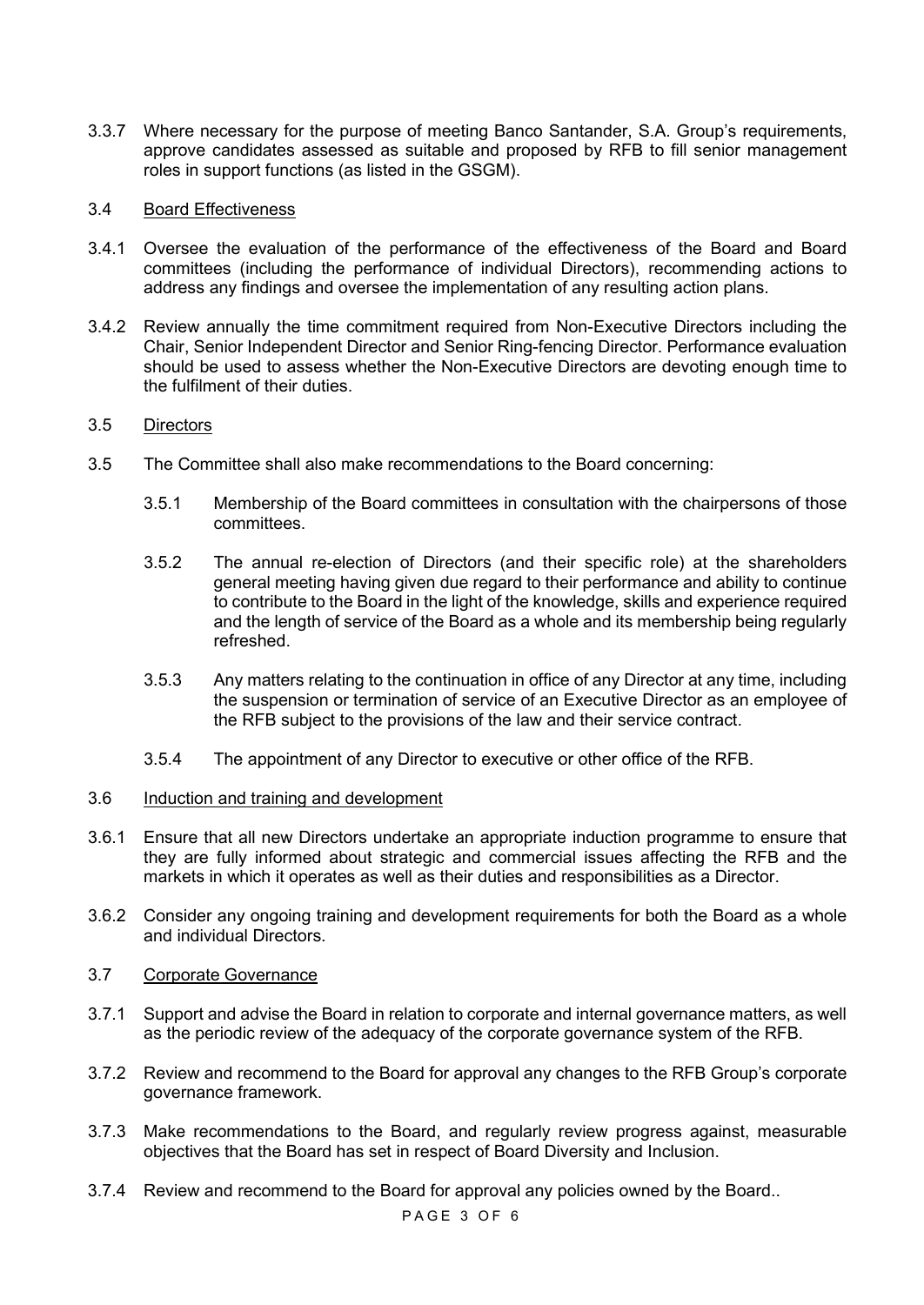- 3.7.5 Review and recommend to the Board for approval the Chair's report on Corporate Governance for inclusion in the Annual Report and Accounts.
- 3.7.6 The Committee shall produce a report to be included in the RFB's Annual Report and Accounts, about its activities.
- 3.7.7 Oversee the RFB's governance arrangements, ensuring that consideration is given to best practice principles, appropriate to the size and complexity of the RFB.
- 3.7.8 Review the internal criteria and procedures for the selection and continuous evaluation of the CEO, senior executives or similar key officers and other employees responsible for internal control functions or who hold key positions for the daily carrying-out of the banking activity, and to report on their nomination and removal from office and their continuous evaluation.

#### 3.8 Conflicts of Interest

- 3.8.1 Require any prospective Non-Executive Directors to disclose any other business interests that may result in a conflict of interest and to report any future business interests that could result in a conflict of interest.
- 3.8.2 Consider and, if appropriate, recommend to the Board the authorisation of situational conflicts of interest of Directors and potential Directors. When considering the authorisation of these situations, the Committee will have regard to the possible time required to fulfil this, and all other outside commitments notified by the Director, and whether it could impede the Director from spending sufficient time to fulfil his/her obligations to the RFB.
- 3.8.3 Keep under review, at least annually, potential conflicts of interest of Directors disclosed to the RFB and develop appropriate processes for managing such conflicts if the RFB considers this to be necessary.

#### 3.9 Legal and Regulatory requirements

- 3.9.1 Keep up to date and fully informed about strategic issues, regulatory developments and commercial changes affecting the RFB Sub-group and the market in which it operates to determine the impact on the RFB insofar as the Committee's responsibilities are concerned and make recommendations to the Board for any changes.
- 3.9.2 The Committee shall:
	- 3.9.2.1 Have access to sufficient resources to carry out its duties, including access to external advisers and Secretariat for assistance as required.
	- 3.9.2.2 Be provided with appropriate and timely training, both in the form of an induction programme for new members and on an ongoing basis for all members.
	- 3.9.2.3 Give due consideration to laws and regulations, as appropriate.
	- 3.9.2.4 Oversee any investigation of activities which are within its Terms of Reference.
	- 3.9.2.5 Ensure there is an annual review of its performance, constitution and Terms of Reference to ensure it is operating at maximum effectiveness and recommend any changes it considers necessary for approval by the Board.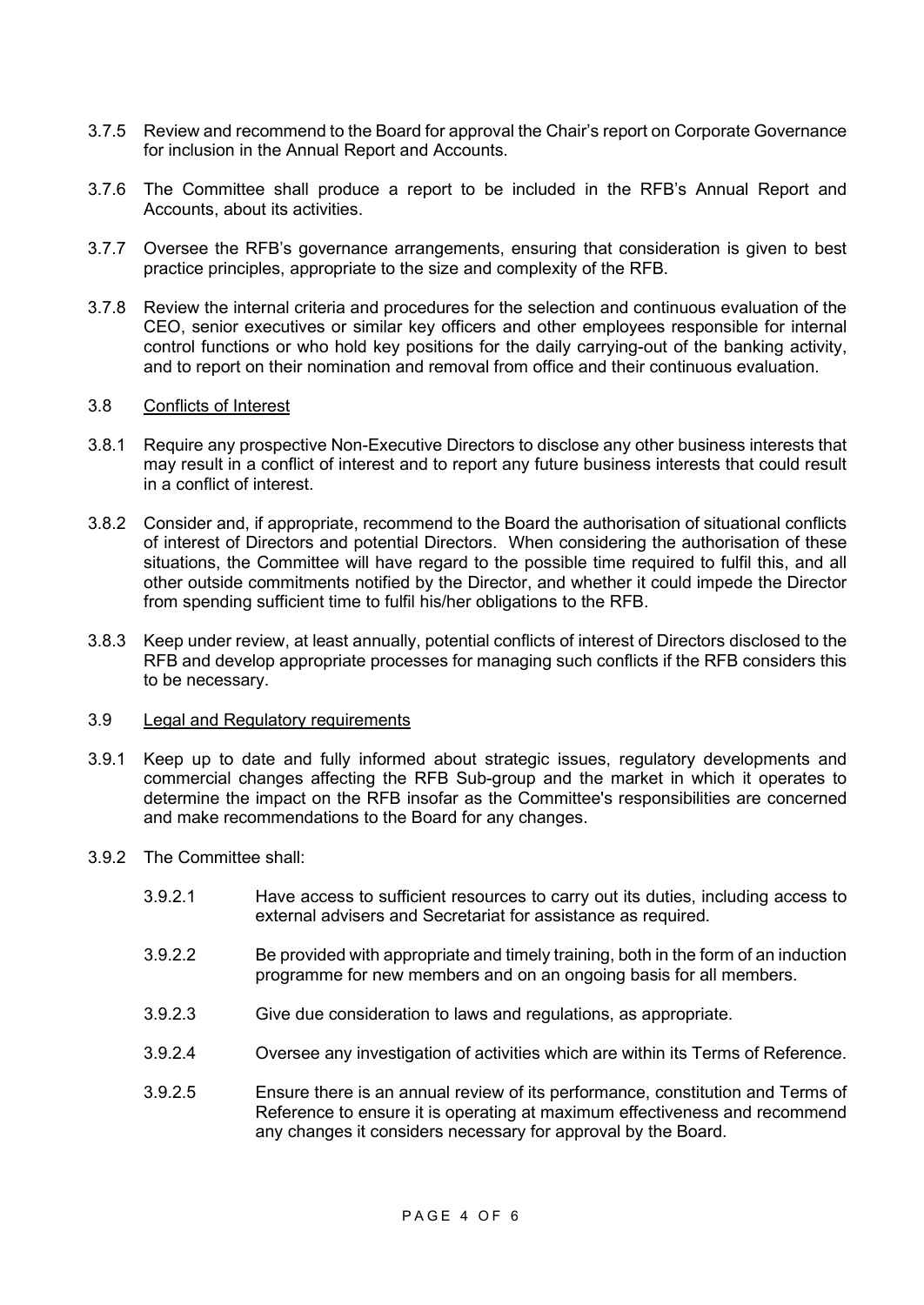## **4. MEMBERS**

- 4.1 The Committee shall comprise at least three members, whom shall be Non-Executive Directors and the Committee Chair. The majority of members shall be independent and at least one member shall be an RFB Double-Independent<sup>[2](#page-4-0)</sup> Non-Executive Director.
- 4.2 Members of the Committee shall be appointed by the Board (upon the recommendation of the Committee) and in consultation with the Committee Chair. Committee membership shall be reviewed on a regular basis.

## **5. ATTENDEES**

5.1 Only members of the Committee have the right to attend Committee meetings. However, other individuals such as other Directors, the Company Secretary, Chief Legal & Regulatory Officer, Chief HR Officer and external advisers may be invited to attend for all or part of any meeting, as and when appropriate, at the discretion of the Chair. The Committee Chair retains the discretion to invite any other individual to observe or present at Committee meetings (subject to any conflicts of interests).

### **6. CHAIR**

6.1 The Chair of the Board will chair the Committee, except when it meets to discuss the Chair of the Board's succession or performance. In such cases, or in the Chair of the Board's absence, the Senior Independent Director will chair the meetings of the Committee. In the absence of the Chair of the Committee and the Senior Independent Director the remaining members present shall select one of the Independent Non-Executive members to Chair the meeting.

## **7. QUORUM**

7.1 The quorum necessary for the transaction of business shall be two members, one of whom shall be an INED<sup>[3](#page-4-1)</sup> who will chair the meeting. If a conflict matter<sup>[4](#page-4-2)</sup> is to be considered a Double Independent Non-Executive Director is also required. A duly convened meeting of the Committee at which a quorum is present shall be competent to exercise all or any of the authorities, powers and discretions vested in or exercisable by the Committee.

## **8. SECRETARY**

8.1 The Committee Secretary shall be the Company Secretary (or, in their absence, the Chair's nominee).

### **9. MINUTES**

9.1 The Secretary of the Committee shall minute the proceedings, which shall be circulated promptly to all members of the Committee, (subject to any actual or potential conflicts of interest restricting such circulation).

<span id="page-4-0"></span><sup>&</sup>lt;sup>2</sup> Double Independent Non-Executive Directors are those RFB INEDs that are a senior management function holder for the RFB and not also an employee or Director of any other member of the RFB group other than an RFB affiliate.

<span id="page-4-1"></span><sup>&</sup>lt;sup>3</sup> INED has the meaning set out at section D.2.(ii) (B) of the Santander UK Group Framework.

<span id="page-4-2"></span><sup>&</sup>lt;sup>4</sup> A conflict matter means any matter for decision where the interests of the RFB conflict or may conflict with any other member of the RFB's group (other than an RFB affiliate) in a way that could adversely affect:

<sup>(1)</sup> the financial or non-financial resources of the RFB in a material way;

<sup>(2)</sup> the sustainability of the RFB's business model;

<sup>(3)</sup> the continuous provision in the United Kingdom of core services as defined in section 142C of the Financial Services and Markets Act 2000 (FSMA)or

<sup>(4)</sup> the ability of the RFB to meet any ring-fencing provision as defined in section 142A(5) of FSMA.